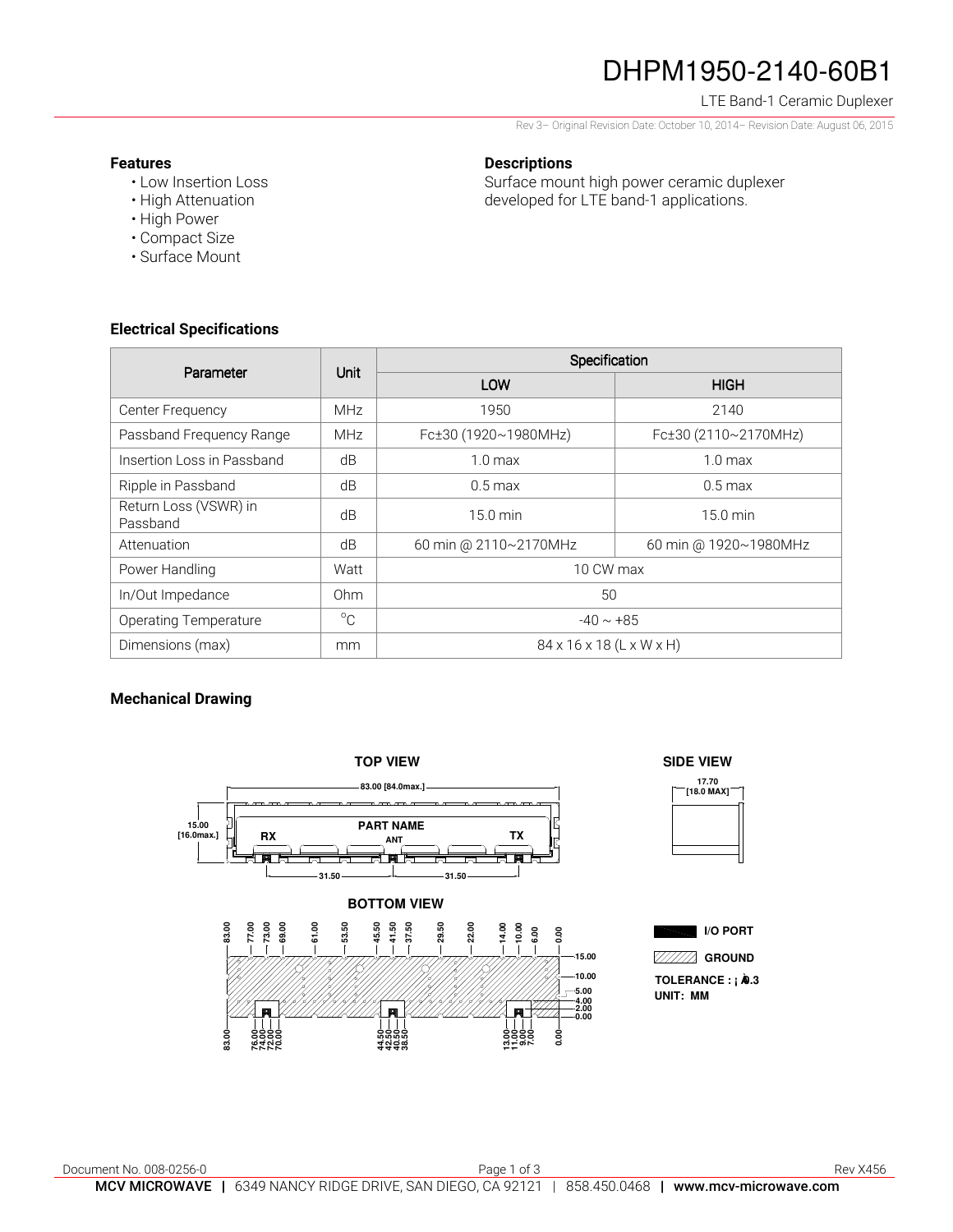## DHPM1950-2140-60B1

LTE Band-1 Ceramic Duplexer

Rev 3– Original Revision Date: October 10, 2014– Revision Date: August 06, 2015

### **Recommended PCB Layout**



### **Electrical Response**